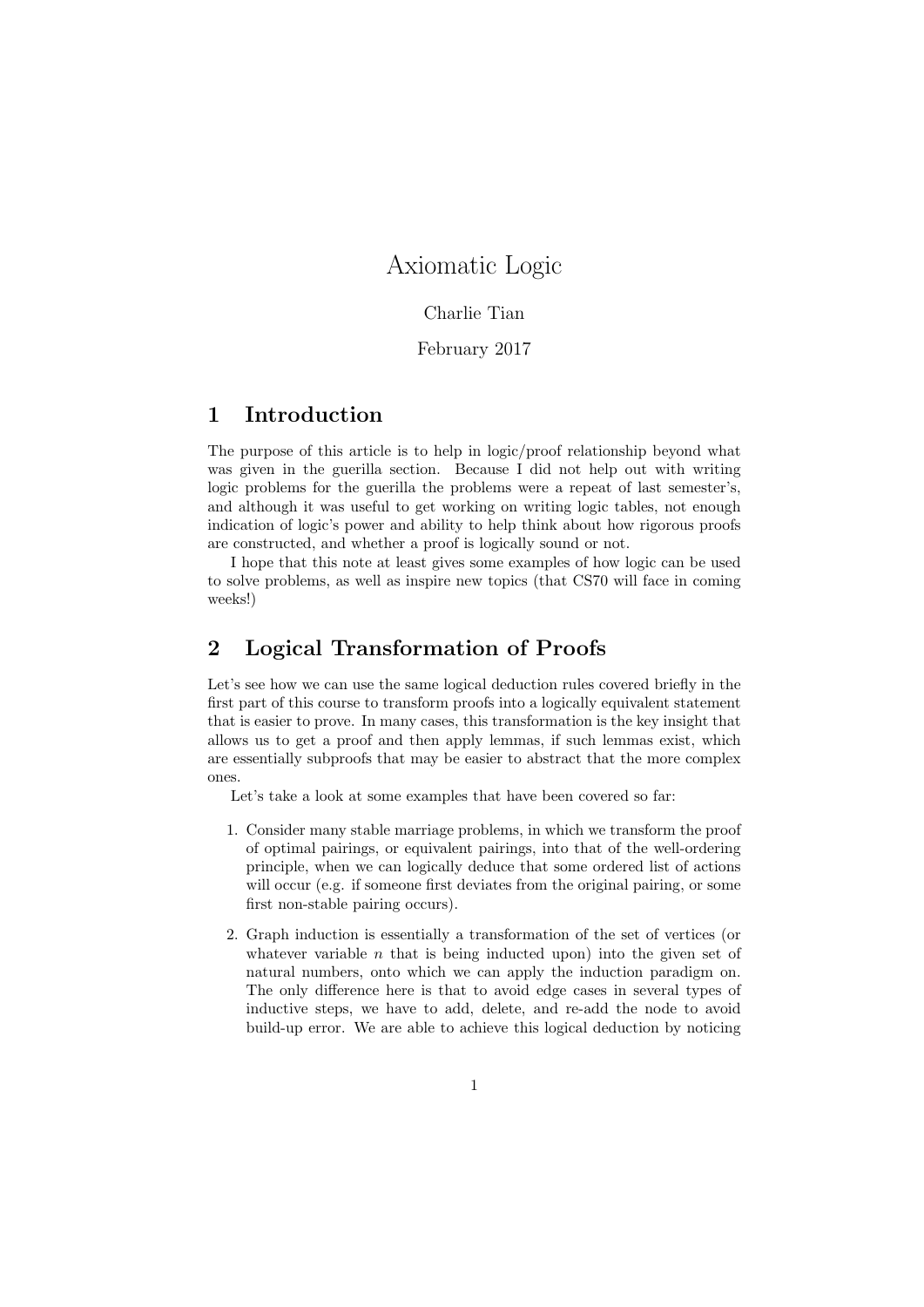that vertices are a discrete (countable) set, and that we can assign an enumeration  $\forall v \in V$  for a vertex v in the set of vertices V. There will be more discussion on countability in the future.

- 3. Map colorings: A specific application of graph theory is towards that of maps. With the proper mathematical definition of a map, we can say that each item on the map can represent a node. In any *n*-color map theory, we are concerned only with the colors of the neighbors of each map item. Therefore, we are logically able to reduce the map to an abstraction such as a planar graph. If we check the logical requirements of the  $n$ -color map problem, we are able to see logical step by logical step, that indeed a planar graph is a valid abstraction, and we are able to apply any developed planar graph theorems to the new problem. Essentially we create a n-color planar graph theory. (Of course such proofs as the 4-color map theorem do not get trivial even after this connection, but it is a useful connection nonetheless as we can now harness the power of graph theory).
- 4. Goldbach's Conjecture: Note that logically speaking, a conjecture is a statement that seems to be true based on all experimental tests and thus can't be proven false either, but has never been proven true. It is basically a guess that the statement is true based on experimental evidence.

Let  $P$  be the set of all primes. Then,

$$
\forall n \in N \quad n > 1 \quad \Longrightarrow \quad \exists p, q \in P \quad 2n = p + q
$$

Essentially, every even positive number greater than 2 is the sum of two prime natural numbers. Not that this is a solution to the problem, as this problem has been one of the notorious unsolved problems in math, but we can see that this becomes a sort of reflection of a sum. That is,

$$
\forall n \in N \quad n > 1 \quad \exists p < 2n \in P \quad 2n - p \in P
$$

Basically, we are saying that pairs of primes exist that sum to an even number, for all the even numbers greater than two. This allows us to think in pairs existing, a sort of symmetry, rather than just enumerating random sums and trying to come up with primes. Note that although this transformation is useless for now, the power of thinking of a statement flexibly in terms of logically equivalent statements is fascinating and a powerful skill maybe useful for other proofs.

Hopefully, as will be demonstrated in lecture soon, we can also see that Fermat's Little Theorem, which states

$$
a^{p-1} \equiv 1 \pmod{p}
$$

where  $1 \le a \le p-1$  and  $p \in P$ , can be proven if we make a self-bijection of  $GF(p)$  and we equate their complete products. The bijection and full proof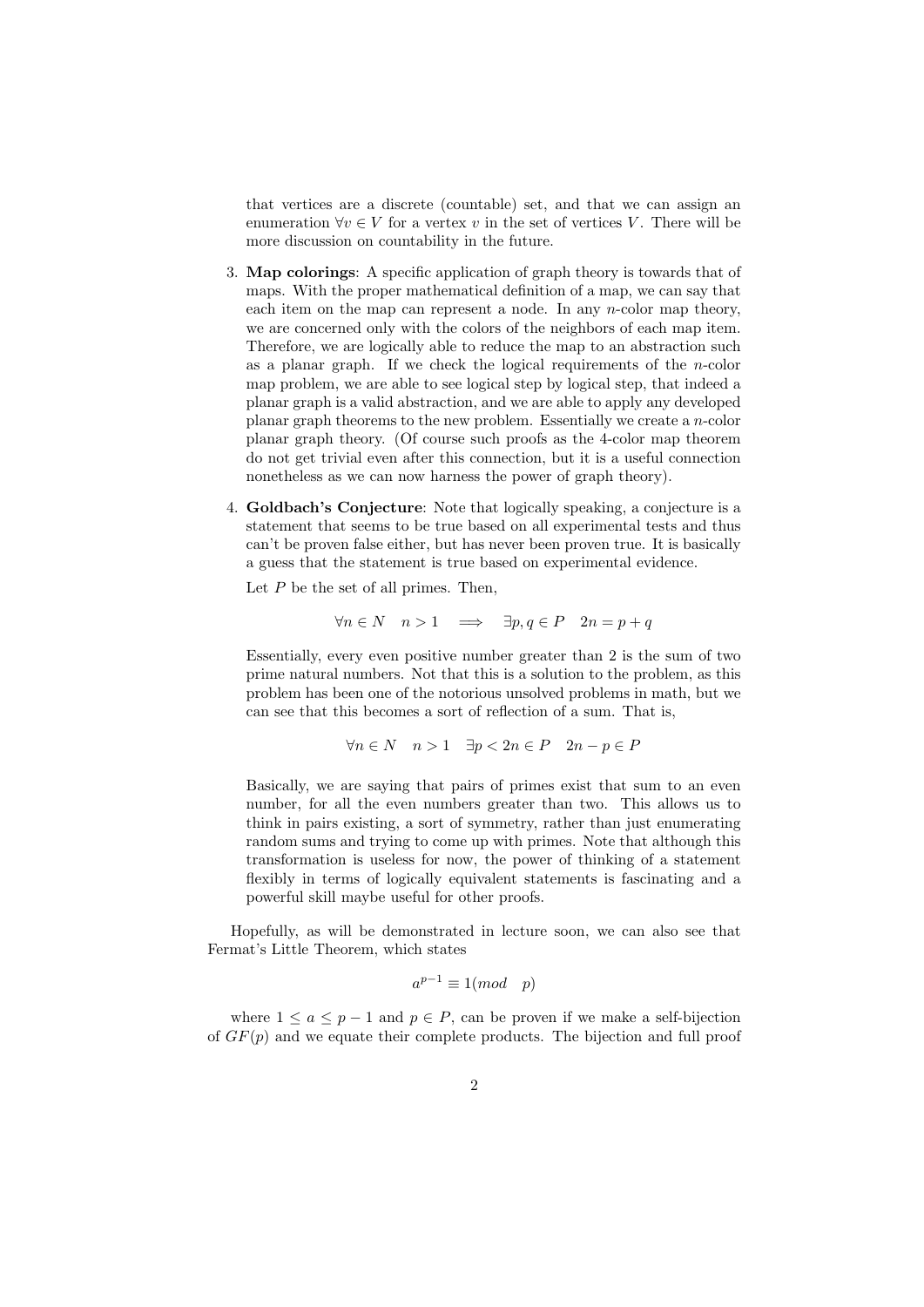will be made clear in the coming lessons. This is yet another example of proof transformation.

Of course, math is filled with intricate connections and amazing "coincidences" that turn out not be coincidences at all. The high amount of varying perspectives we can think about problems give what many believe to be the beauty of math and also the amazing amount of recollection that allow one mathematician to grasp another subfield of math. This is because at the bottom of it all, math is logic worked on different systems, and possibly worked on systems to transform into other systems as just presented.

### 3 Axiomatic systems and Formal Proofs

If one can think of transforming a proof into a easier, more fundamental, proof as a sort of "backwards" proof, then preceding from axioms of a system to a proof with inference rules is a sort of "forward" perspective. It may be more intuitive to proceed backwards from a proof and arrive to a tautology (always true logical expression) or axiom, but sometimes it is very confusing if not all inferences are bi-directional implications, and we wind up proving a converse or something like that instead. (Disclaimer: everything I'm about to say is going to be talking about a first-order logical system only)

The purpose of writing this section is to hopefully make clear the expectation of this course and graders instead of making it seem "pointlessly" rigorous. The best way to make sure your proof is correct is to start from known assertions - philosophically there must be some base assertion, and we call these axioms. Not all proofs have to be axiomatic, and rarely are because that would just be extremely tedious. However, it is important to start with the base given assertions; if we haven't derived anything else, we can ONLY use these assumptions. Then, write out in the same mathematical notation the goal, and try to use forward reasoning from the base assertions to the final goal. This allows you to at least thinking forwardly towards the proof, and make the path to the proof clearer. For example, many people get confused with what exactly is a bijection, and our minds can fools us sometimes when we think something is bijective (especially for infinite sets as we'll see in countability!). It might help to just write everything out in formal notation:

$$
f: X \mapsto Y. Injective(f): \forall m, n \in X \quad f(m) = f(n) \Longrightarrow m = n
$$
  
 
$$
Surjective(f): \forall y \in Y \quad \exists x \in X \quad f(x) = y
$$

Then, seeing if both injectivity and surjectivity satisfy for any given function rigorously should make a more exacting approach. Some students that have asked me about this found this approach helpful.

That being said, everything starts from axioms and essentially these are the fundamental assumptions of any system. Note that different systems can have contradictory axioms - many do. For example, in  $GF(2)$  we have defined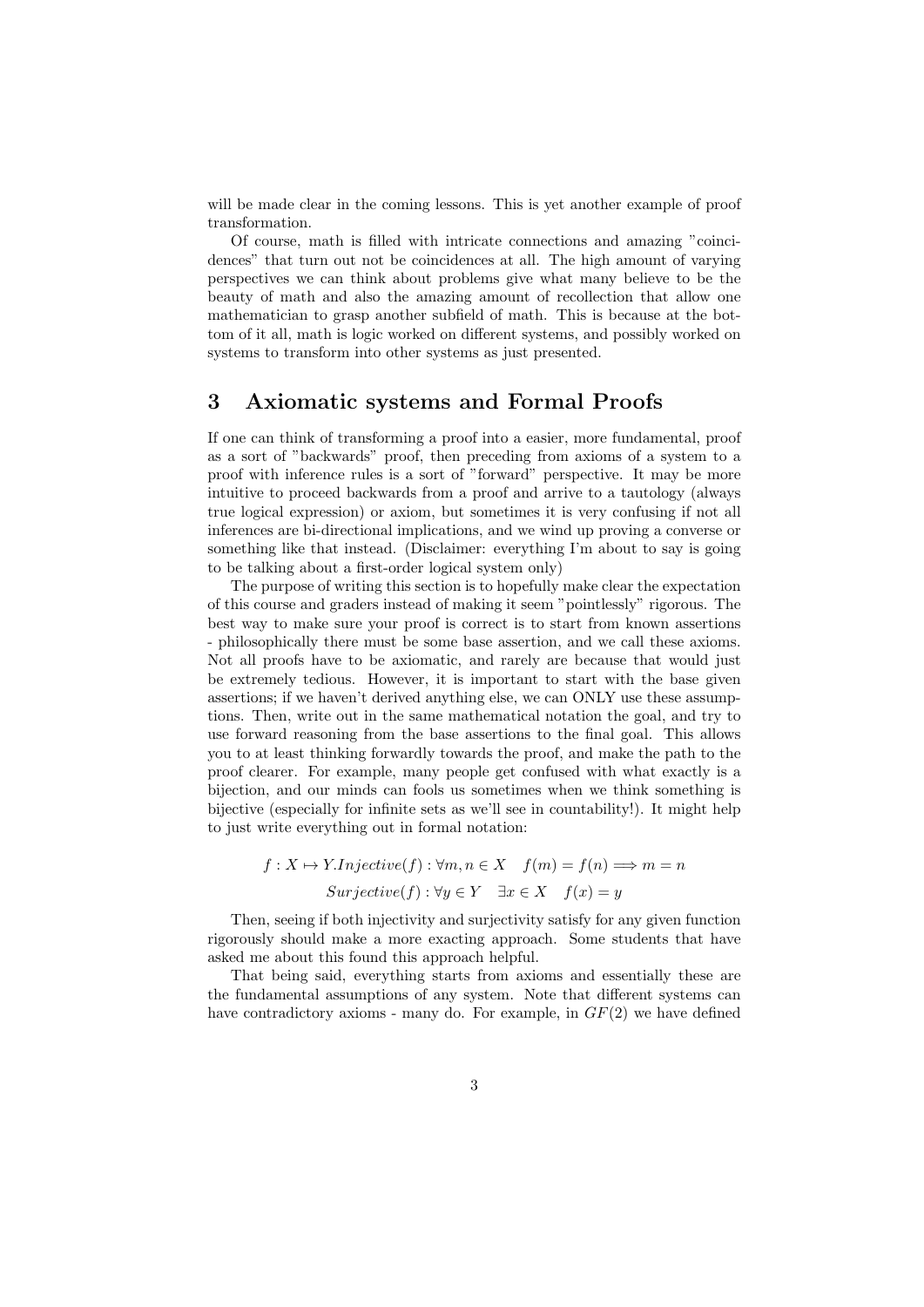everything to be modular, such that  $1 + 1 = 0$ . This obviously contradicts with what we can observe in **Z**, for instance.

Any system, thus, creates its own theory and its own logically derived axioms. This is actually a little bit into what deterministic Turing machines try to do with any axiomatic systems. Any system of axioms has three properties that may or may not be true:

- 1. Independent, or minimal. This is essentially a set of axioms that can't prove each other - any less assertions and there is no way that the same things would be true, and any more and we get redundant assertions. Technically it does not matter if a system is not independent, but since people like to see what is the least number of vague assumptions (since less assumption usually suggests a more provable system) this is desired.
- 2. Consistent. The axioms don't contradict each other and it's not possible to derive both a statement and its contradiction from the system.
- 3. Complete. For all statements related to this certain theory or system, it is possible to derive it or prove it to be false. There are no uncertain theorems.

One might wonder if it is possible for something to be both consistent and complete, since this is what we usually think of when we think of math systems - that they do not contradict nor is anything fuzzy. However, think of the statement

This statement is not provable in this math field F.

Clearly, we can see that since this statement can't both be proven/negated without violating either consistency or completeness, respectively. This is called Godel's First Incompleteness Theorem and although the actual proof is way more fleshed out and rigorous than my intuitive guide, it uses this as a sort of guidance.

#### 3.1 Example of Formal Proof

Now it's time to show how formal proofs can get; that is even though something we are proving seems so obvious just by our longtime exposure to math, let's assume that we only have a few axioms and are trying to prove said obvious statement.

Consider the axiomatic system of an equivalence relation and equivalence structures. An equivalence structure  $(A, R^A)$  is a set A coupled with a binary relation  $R^A$  that satisfies the axioms of equivalence.

- 1.  $\forall x \in A$   $xR^Ax$  (reflexive property)
- 2.  $\forall x, y \in A$   $xR^Ay \iff yR^Ax$  (symmetric property)
- 3.  $\forall x, y, z \in A$   $(xR^A y \wedge yR^A z) \Longrightarrow xR^A z$  (transitive property)